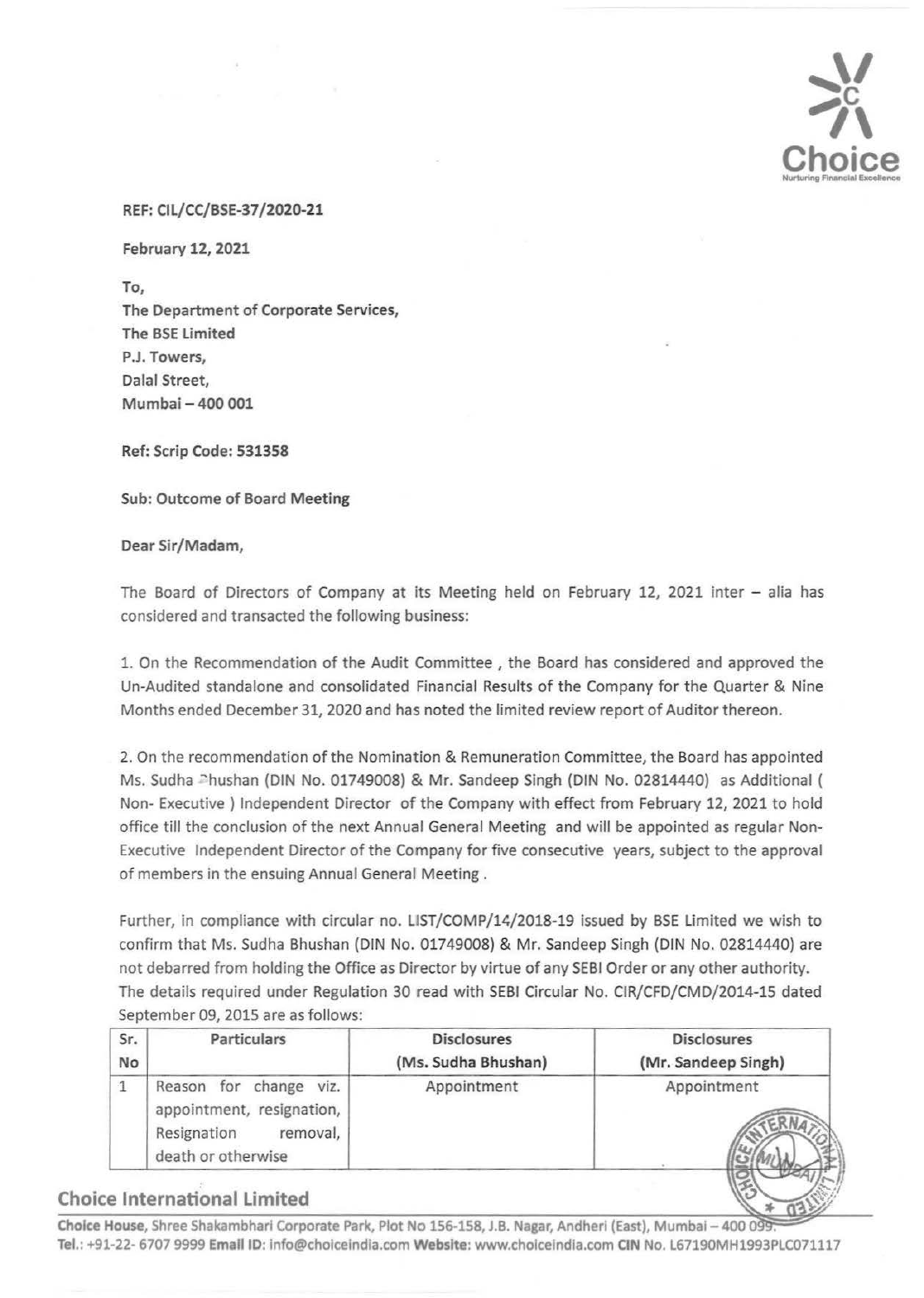| $\overline{2}$ | of<br>Date            | 12-02-2021                                                                                                                                                                                                                                                                                                                                                                                                                                  | 12-02-2021                                                                                                                                                                                                                                                                                                                                                                                                                        |
|----------------|-----------------------|---------------------------------------------------------------------------------------------------------------------------------------------------------------------------------------------------------------------------------------------------------------------------------------------------------------------------------------------------------------------------------------------------------------------------------------------|-----------------------------------------------------------------------------------------------------------------------------------------------------------------------------------------------------------------------------------------------------------------------------------------------------------------------------------------------------------------------------------------------------------------------------------|
|                | appointment/cessation |                                                                                                                                                                                                                                                                                                                                                                                                                                             |                                                                                                                                                                                                                                                                                                                                                                                                                                   |
| 3              | Date of Birth         | 12-01-1979                                                                                                                                                                                                                                                                                                                                                                                                                                  | 01-07-1971<br>Nurturing Fi                                                                                                                                                                                                                                                                                                                                                                                                        |
| 4              | Term of Appointment   | To hold office till the conclusion<br>of the next Annual General<br>Meeting, where Mr. Bhushan<br>will be appointed as regular<br>Independent Non - Executive<br>Director for five consecutive<br>years, subject to the approval<br>of the members.                                                                                                                                                                                         | the<br>hold<br>office<br>till<br>To<br>conclusion of the next Annual<br>General Meeting, where Mr.<br>Singh will be appointed as<br>regular Independent Non -<br>Executive Director for five<br>consecutive years, subject to<br>the approval of the members.                                                                                                                                                                     |
| 5              | Brief profile         | Ms. Sudha Bhushan (DIN No.<br>01749008)<br>Chartered<br>a<br>Accountant, Company Secretary,<br>Resolution<br>Insolvency<br>Professional, Registered Valuer<br>by Profession, Ms. Bhushan is<br>advisor to Bank of Baroda for its<br><b>NRI</b><br>and<br>International<br>operations. Ms. Bhushan is an<br>expert in India FDI Policy, FEMA<br>and have been working in the<br>area for more than 15 years<br>Ms. Bhushan has also authored | Mr. Sandeep Singh ( DIN No.<br>02814440) is a Post Graduate<br>in Rural Development from<br>Xavier Institute of Social<br>Sciences, Ranchi. Mr. Singh has<br>specialization<br>in<br>Media<br>Planning (short term) from<br>Mudra<br>Institute<br>of<br>Communications, Ahmedabad<br>&<br>in<br>General<br><b>Business</b><br>(Executive<br>Management<br>Education)<br>from<br>IIM,<br>Bangalore.<br>Mr. Singh also has authored |
|                |                       | various books on FDI, Foreign<br>Exchange<br>Management Act,<br>1999 and International Taxation.<br>A scholar throughout her life<br>Ms.Bhushan has been awarded<br>many awards and recognitions<br>including<br>"Women<br>Empowerment<br>through<br>CA<br>Profession" by Northern India<br>Regional Council (NIRC) of CA<br>Institute.                                                                                                     | various books on Management<br>Practices<br><b>Business</b><br>&<br>Administrations & also have<br>been an active participant in<br>various Reality Shows related<br>to Management Practices &<br>Administrations.<br>Mr. Singh is currently the<br>Interim Chairman of the Board<br>of Governors of IIM Kashipur &<br>also on Advisory Board of<br>National Institute of Mass<br>Communication & Journalism,<br>Ahmedabad.       |

## **Choice International Limited**

Choice House, Shree Shakambhari Corporate Park, Plot No 156-158, J.B. Nagar, Andheri (East), Mumbai - 400 099. Tel.: +91-22- 6707 9999 Email ID: info@choiceindia.com Website: www.choiceindia.com CIN No. L67190MH1993PLC071117